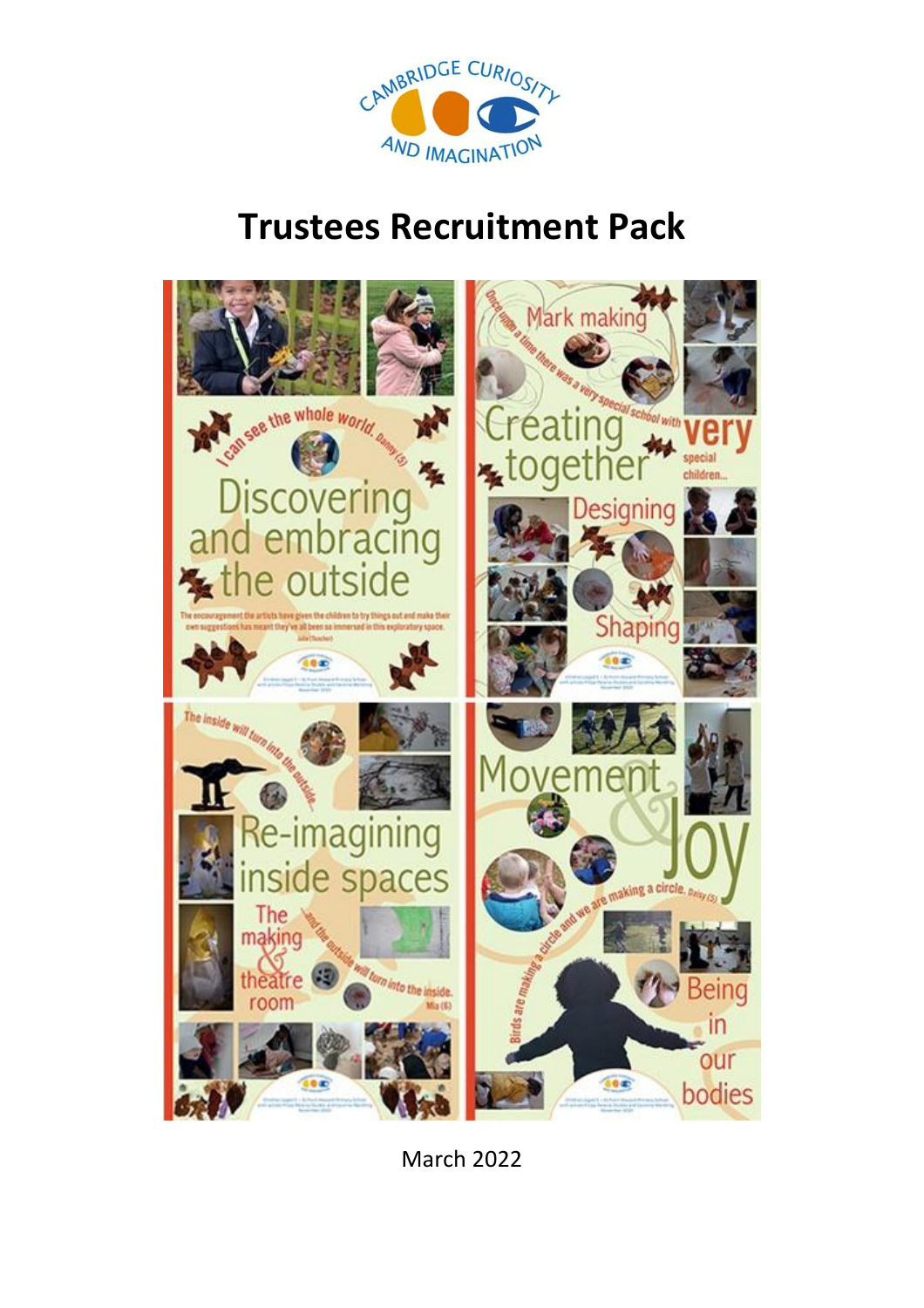This pack has been put together for those interested in the work of Cambridge Curiosity and Imagination with a view to becoming a trustee of the charity.

It includes:

- 1. Introduction to Cambridge Curiosity and Imagination
- 2. How our trustees support us
- 3. Our current structure (governance and management)
- 4. General role Description for a Trustee
- 5. Person Specification for New Trustees for CCI
- 6. Expression of interest form

We are seeking to strengthen our Board with additional trustees, who are interested in taking an active role to support the growth of this innovative charity. We're looking for people who have a keen interest in strengthening individuals and communities through creative expression. In particular, we are seeking people with experience/expertise in the areas of business development, fundraising, and marketing. If you don't have skills in these areas but are passionate about wanting to actively support CCI and believe that your experience or expertise could be useful to the charity's board, please do get in touch.

# **For an informal conversation, please contact:**

Ruth Sapsed (Director) [ruth@cambridgecandi.org.uk](mailto:ruth@cambridgecandi.org.uk) 07739 331299 or Richard McLean (Chair) [mcleanonline@hotmail.com](mailto:mcleanonline@hotmail.com) 07909 007 290

If you would like to register your interest in becoming a Trustee, there is a form at the end of this document. Please complete it and send it to [info@cambridgecandi.org.uk](mailto:info@cambridgecandi.org.uk) by no later than 23:59 on Sunday 3 April.

Ruth and Richard are planning to meet candidates on 11-13 April.

Further information on CCI and our work can be found on our website: [www.cambridgecandi.org.uk](http://www.cambridgecandi.org.uk/)

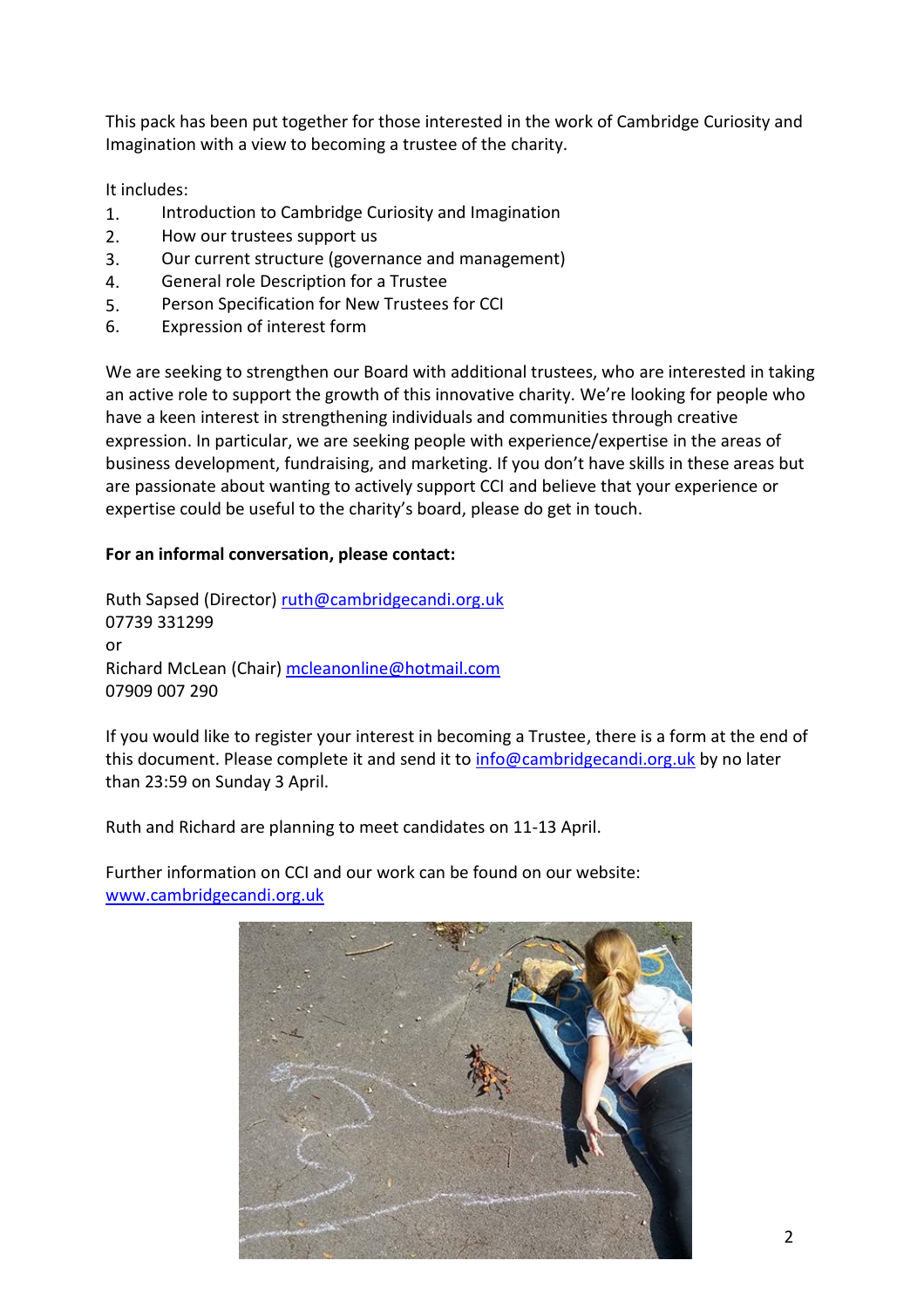#### 1. **Introduction to Cambridge Curiosity and Imagination**

**Cambridge Curiosity and Imagination (CCI)** is a highly regarded social enterprise based in the East of England, which is led by a small core team of highly-skilled creative professionals and a Board of Trustees, who work closely with an inspirational and respected group of CCI artists and creative practitioners. We celebrate our 15th Birthday as registered charity this year.

CCI's unique approach enables us to involve extremely diverse audiences in creative experiences. We are passionate about supporting people to explore and express their own ideas and fascinations through creative processes. Children are at the heart of our work.

*"As the world struggles with a climate emergency, a Covid crisis, and a racial injustice crisis, there can be no better time to imagine how things could be different. Cambridge Curiosity and Imagination is an inspiring example, showing that learning and teaching can be re-imagined and that the next generation is not bound to repeat the mistakes of the past."*

Daniel Zeichner MP, 2021

CCI has extensive experience of working in partnership with the public, private and voluntary sectors and with people of all ages and from all backgrounds in diverse settings (eg galleries, museums, woodlands, hospitals, Universities and Further Education colleges, schools, nurseries, groups with special educational needs, with property developers and even our local waste management centre).

We are particularly skilled at working with groups often classified in research as 'culturestarved', building sustainable relationships and new connections with our partners.



*"Sometimes I think of what CCI does as a kind of 'practical dreaming': imagining new and fantastical ways of being in the world which root deep in minds and imaginations, and from there grow into reality. Every one of its projects makes me see things strangely again, tips a little more wonder back into the world. Truly, this is the work. Lives are changed by it." Robert Macfarlane, writer and CCI Patron, November 2021*

Despite its compact size, and with no core funding, the organisation has strong relationships with many and varied partners and communities, from Cambridge Past Present and Future to Norfolk and Norwich Festival Bridge, from Cambridgeshire County Council to Addenbrooke's Hospital, from University of Cambridge Museums to the Institute of Education at University College London. CCI was a founding member of the **Fullscope** consortia, seven voluntary sector organisations working in partnership to create a more equitable, relevant and inclusive mental health and well-being system for children and young people and those who care for them. As a social enterprise, we have exemplary governance, financial systems, and staff and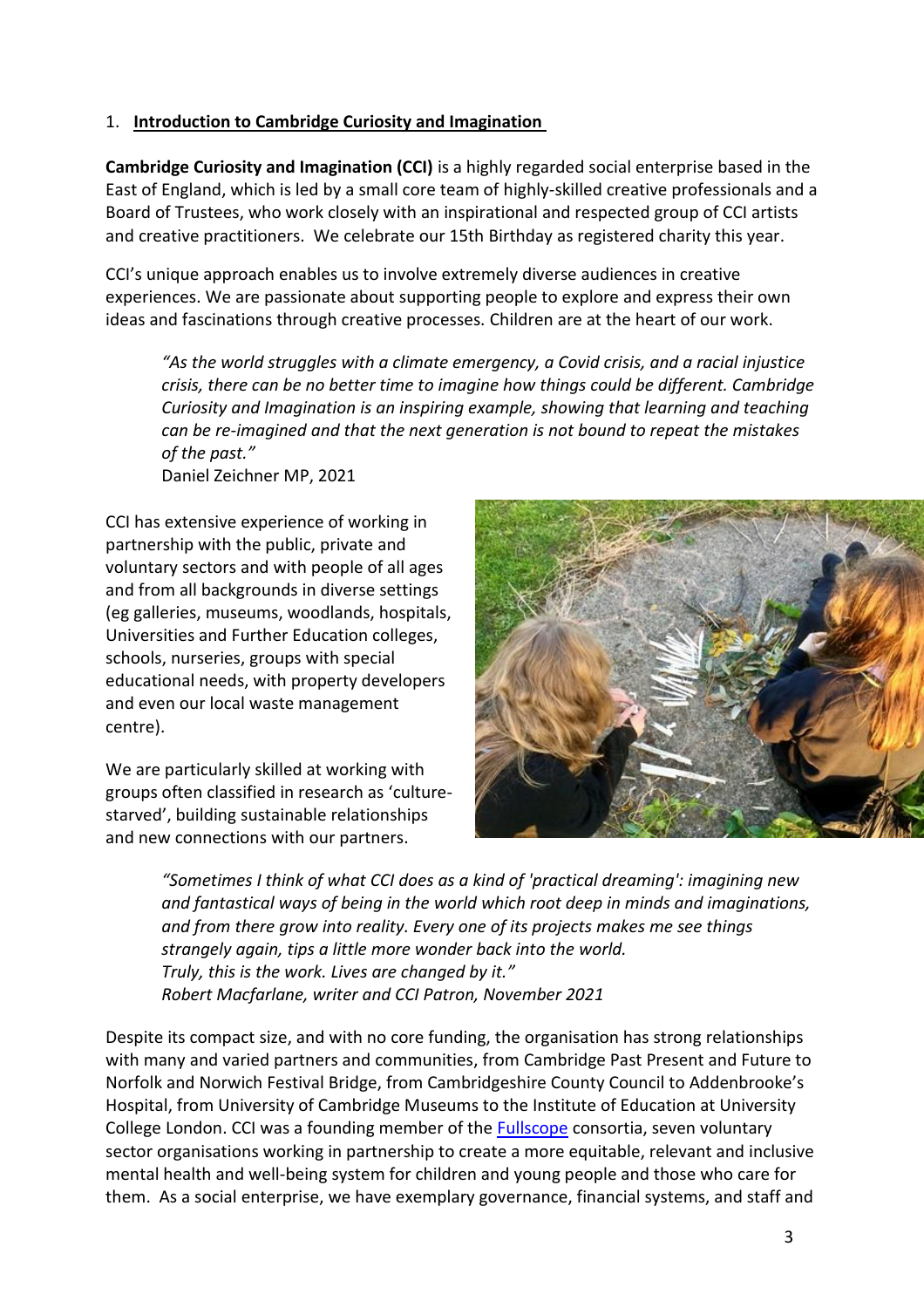associates. Last year, we won social enterprise of the year at the Cambridgeshire Live Business Awards. We are trusted by artists, educational organisations, academic institutions and, most importantly, by the communities with whom we work.

Our work focuses on developing each community we engage with by connecting them with ideas, objects or spaces and helping them to open their eyes to new ways of being and engaging with their world. Our cultural, social and education projects are designed and delivered to respond to the particular needs of each community we work with. Projects are developed around transforming a community's confidence and skills, enabling them to approach their particular challenges more creatively.

## 2. **How our trustees support us**

Our current trustees have backgrounds in education, contemporary arts practice, higher education, the civil service, business, and arts and health. There are normally four Board meetings every year. In addition, each trustee supports the charity in areas related to their own background, interests and expertise.

There are also informal monthly meetings for trustees to share practice and learn, often with partner organisations and artists who work with the charity.

Trustees are also invited to other events and their support is welcome in between meetings of the Board.

A trustee of CCI is a member and director of the limited company. In accordance with the rules of the Charity Commission, trustees give their time on a voluntary basis.

Inclusion is at the heart of our organisation, and we are keen to achieve a more diverse board

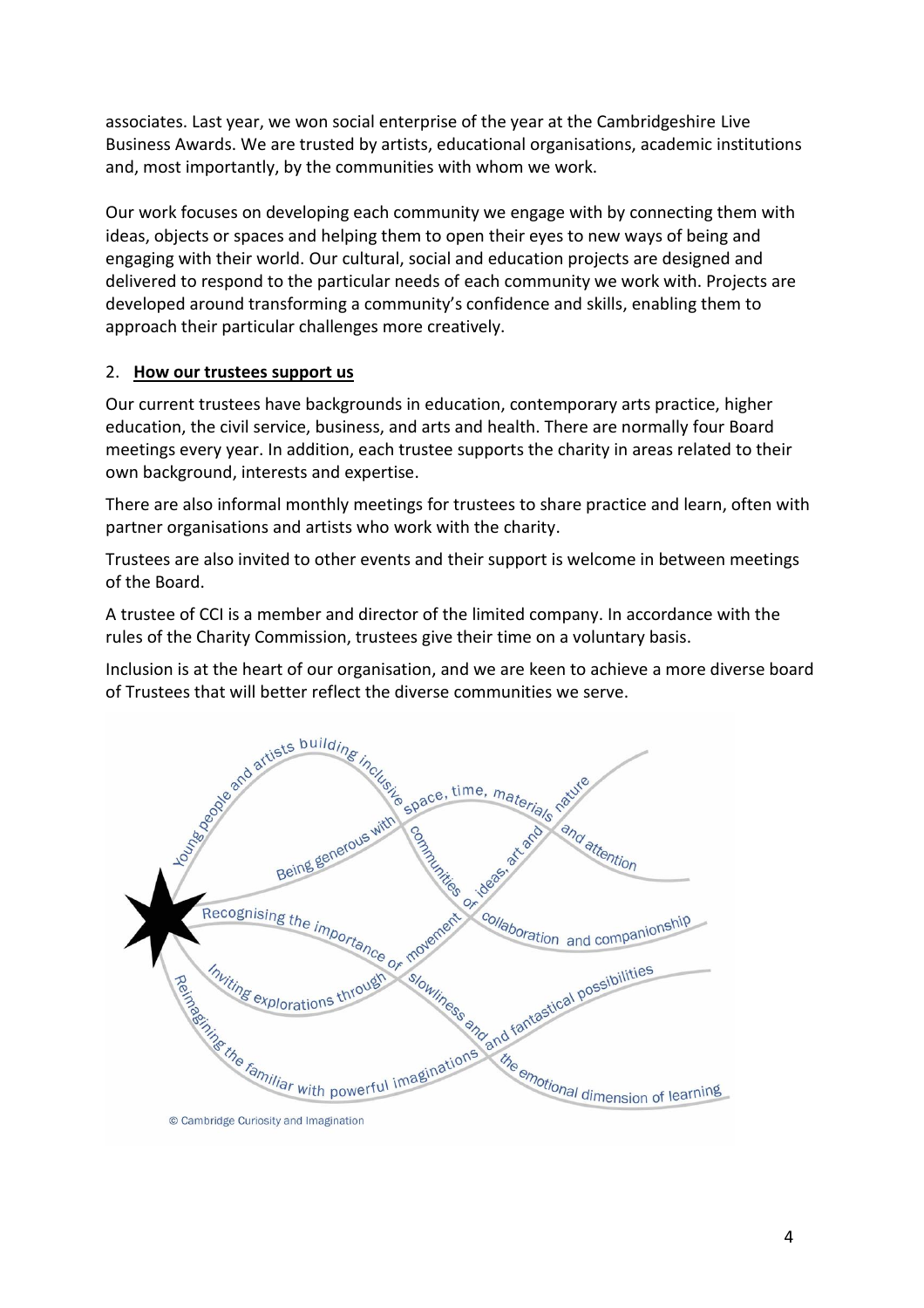Our current trustees are:

- Michael Corley, Head of Bridge, Norfolk and Norwich Festival
- Chris Doddington, Senior Lecturer (now retired), University of Cambridge Faculty of Education
- Owen Garling, Knowledge Transfer Facilitator, Bennett Institute for Public Policy
- Karin Horowitz, leadership and well-being consultant
- Richard McLean, Senior Director, Elsevier (Chair)
- Helen Taylor, Literature Consultant
- Karen Thomas, Community Manager, Kettle's Yard Gallery and Museum

We also have a number of critical friends, who support particular areas of our work, including:

- Dr Esther Sayers, Head of MA Artist Teacher, Goldsmiths University
- Dr Mandy Swann, lecturer in primary and early years education, University of Cambridge Faculty of Education
- David Whitley, Senior Lecturer (now retired), University of Cambridge Faculty of Education

The charity has two patrons:

- Michael Morpurgo, children's writer and
- Robert Macfarlane writer and Fellow of Emmanuel College, Cambridge.

## 3. **Our current Structure (governance and management)**

CCI is a company limited by guarantee (rregistered in England no. 06301716) and a charity (rregistered Charity no. 1126253).

As well as the Board, mentioned above, there are currently 3 self-employed staff who work on a regular basis for the organisation. They are responsible for their own tax, National Insurance, and professional indemnity:

- Ruth Sapsed is CCI's Director and works for approximately 3 days per week for the charity.
- Neil Parker is the Office Manager and works 1 a day per week, with extra days as required.
- Jo Diver is the Financial Controller, supporting CCI for a day per month.

In order to maintain costs at a minimal level, CCI has no office space.

## 4. **General role Description for a Trustee**

The key general responsibilities for a Trustee are in the following areas:

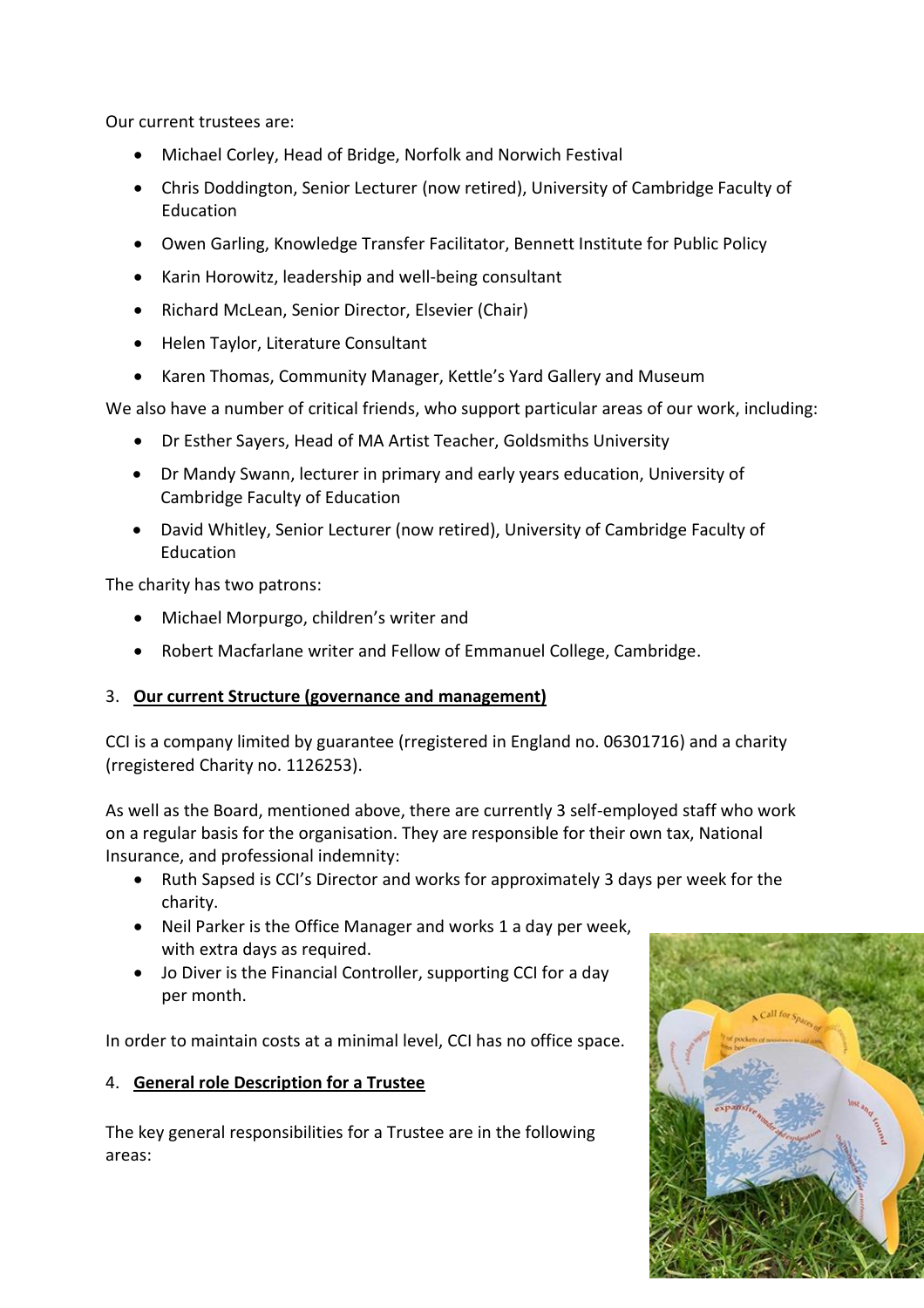- Strategic defining and approving our Mission and Values, the Aims and Objectives arising from these, and arriving at appropriate policy decisions to take them forward
- Stewardship to have responsibility for the charity's assets, their presentation and exploitation, and assessing risks
- Monitoring to oversee the effective management of CCI and its service delivery, selecting and supporting the Director, and ensuring that good human resources practice is pursued for its paid staff
- Promotion of and advocacy for the CCI to external clients/partners/stakeholders
- Governance ensuring that trustee business is effectively conducted in line with Charity Commission guidelines.

There is a further expectation that trustees:

- ensure the organisation complies with the law and Charity Commission requirements
- know, understand and support our mission, goals, policies, programmes, services, strengths, and needs
- support the majority decision on issues decided by the Board
- avoid conflicts of interest, and disclose any possible conflicts to the Board in good time
- avoid pursuance of personal agenda through membership of the Board or inappropriate relationships with staff
- attend and fully participate in meetings and prepare for them, including reading in advance the papers submitted
- advise the Chair and/or Director on matters relating to CCI on the basis of their personal expertise and knowledge
- maintain independence and objectivity, and act with a sense of fairness, and personal integrity
- maintain the confidentiality of details of CCI's business and of its Board's meetings
- show appropriate respect to other trustees, staff, volunteers and users of CCI

#### **The Charity Commission offers the following guidance about Trustees' responsibilities:**

Charity trustees are the people who serve on the governing body of a charity. They may be known as trustees, directors, board members, governors or committee members. The principles and main duties are the same in all cases.

1. Trustees have and must accept ultimate responsibility for directing the affairs of a charity, and ensuring that it is solvent, well-run, and delivering the charitable outcomes for the benefit of the public for which it has been set up.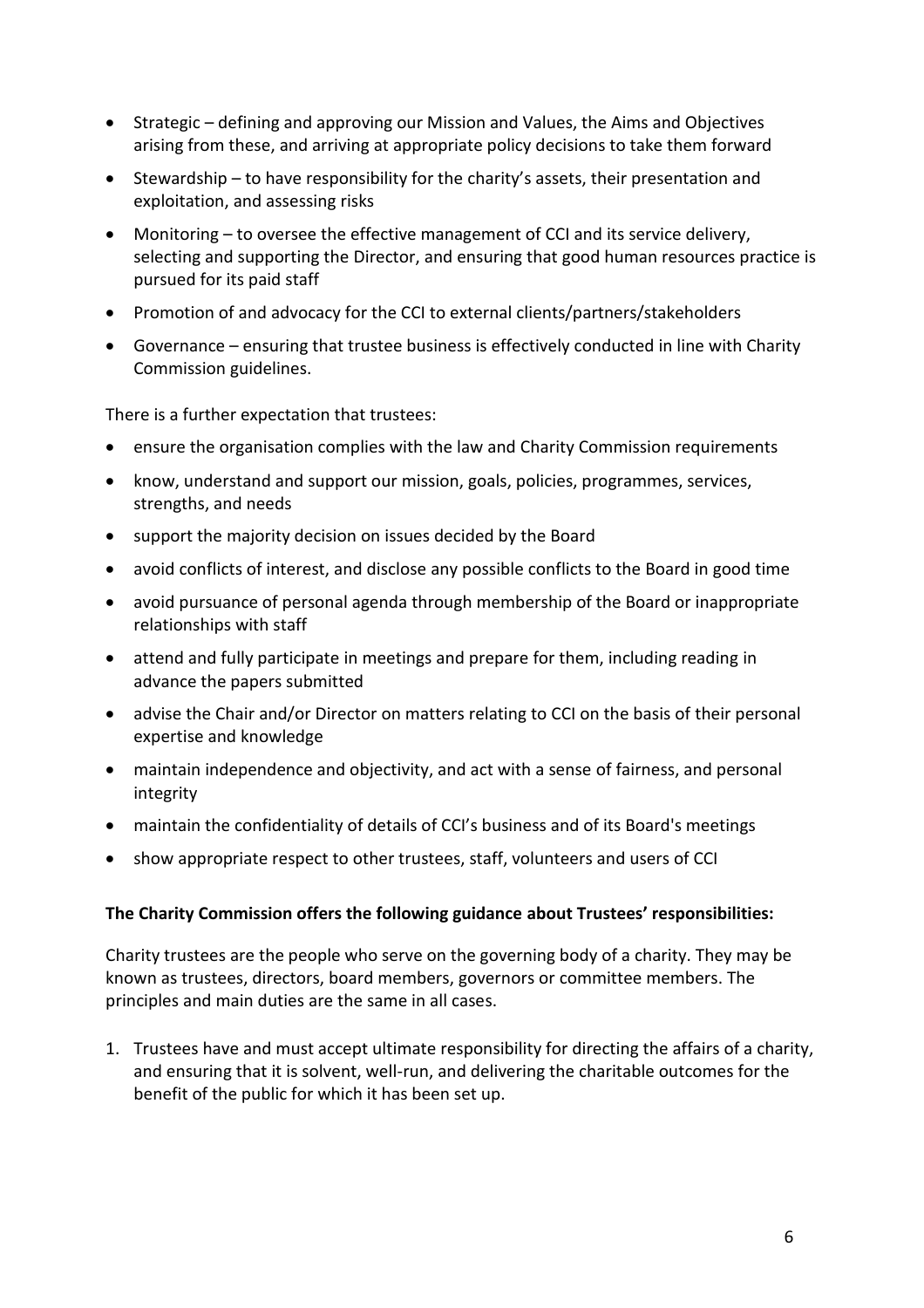#### **Compliance - Trustees must:**

- 2. Ensure that the charity complies with charity law, and with the requirements of the Charity Commission as regulator; in particular ensure that the charity prepares reports on what it has achieved and Annual Returns and accounts as required by law.
- 3. Ensure that the charity does not breach any of the requirements or rules set out in its governing document and that it remains true to the charitable purpose and objects set out there.
- 4. Comply with the requirements of other legislation and other regulators (if any) which govern the activities of the charity.
- 5. Act with integrity and avoid any personal conflicts of interest or misuse of charity funds or assets.

#### **Duty of prudence - Trustees must:**

- 6. Ensure that the charity is and will remain solvent.
- 7. Use charitable funds and assets reasonably, and only in furtherance of the charity's objects.
- 8. Avoid undertaking activities that might place the charity's endowment, funds, assets or reputation at undue risk.
- 9. Take special care when investing the funds of the charity, or borrowing funds for the charity to use.

## **Duty of care - Trustees must:**

- 10. Use reasonable care and skill in their work as trustees, using their personal skills and experience as needed to ensure that the charity is well-run and efficient.
- 11. Consider getting external professional advice on all matters where there may be material risk to the charity, or where the trustees may be in breach of their duties.

If things go wrong - The Charity Commission offers guidance to charities on both legal requirements and best practice to help them operate as effectively as possible and to prevent problems arising. In the few cases where serious problems have occurred we have wide powers to look into them and put things right. Trustees may also be personally liable for any debts or losses that the charity faces as a result. This will depend on the circumstances and the type of governing document for the charity. However, personal liability of this kind is rare, and trustees who have followed the requirements on this page will generally be protected.

#### **More information can be found at:**

<http://www.charitycommission.gov.uk/publications/cc3.aspx>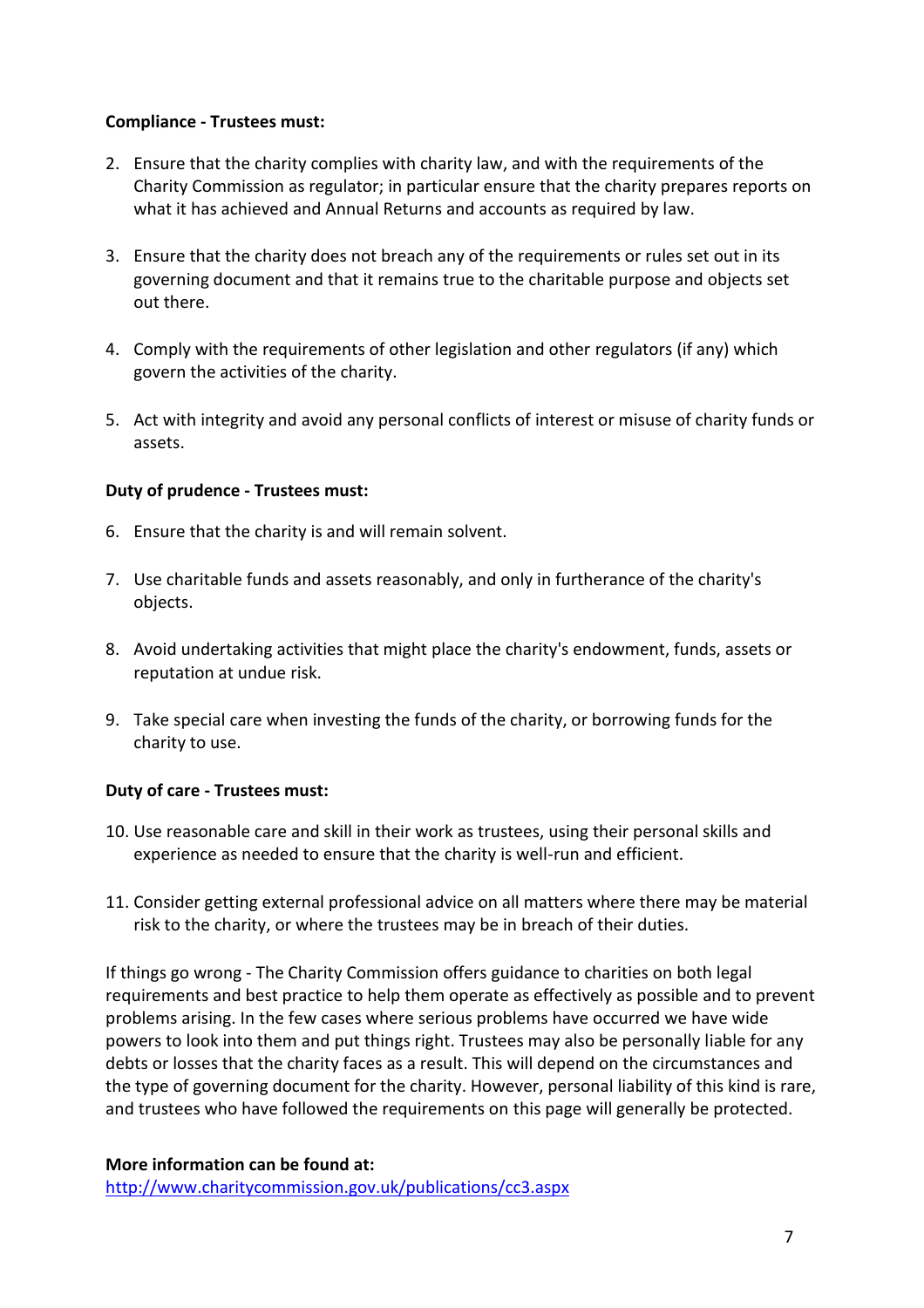## 5. **Person specification for new CCI trustees**

We are seeking to strengthen our Board with additional trustees. In particular, we're looking for people who want to take an active role in supporting the charity. Ideally, new trustees will have experience and/or skills in one or more of the following areas:

#### **Business Development**

- Experience of steering a charity or similar body through organisational change
- Experience of successfully implementing new income streams

#### **Fundraising**

- Fundraising experience (eg exposure to a capital or revenue campaign in a voluntary sector organisation)
- Network of contacts or knowledge of how key funders work, including those with an interest in supporting projects for hard-to-reach communities

#### **Marketing**

- Experience of developing and building a profile for an organisation amongst key target audiences
- Experience of various promotional media relevant to CCI's work

If you don't have these skills but are passionate about wanting to actively support CCI and believe that your experience or expertise could be useful to the charity's board, please do get in touch.

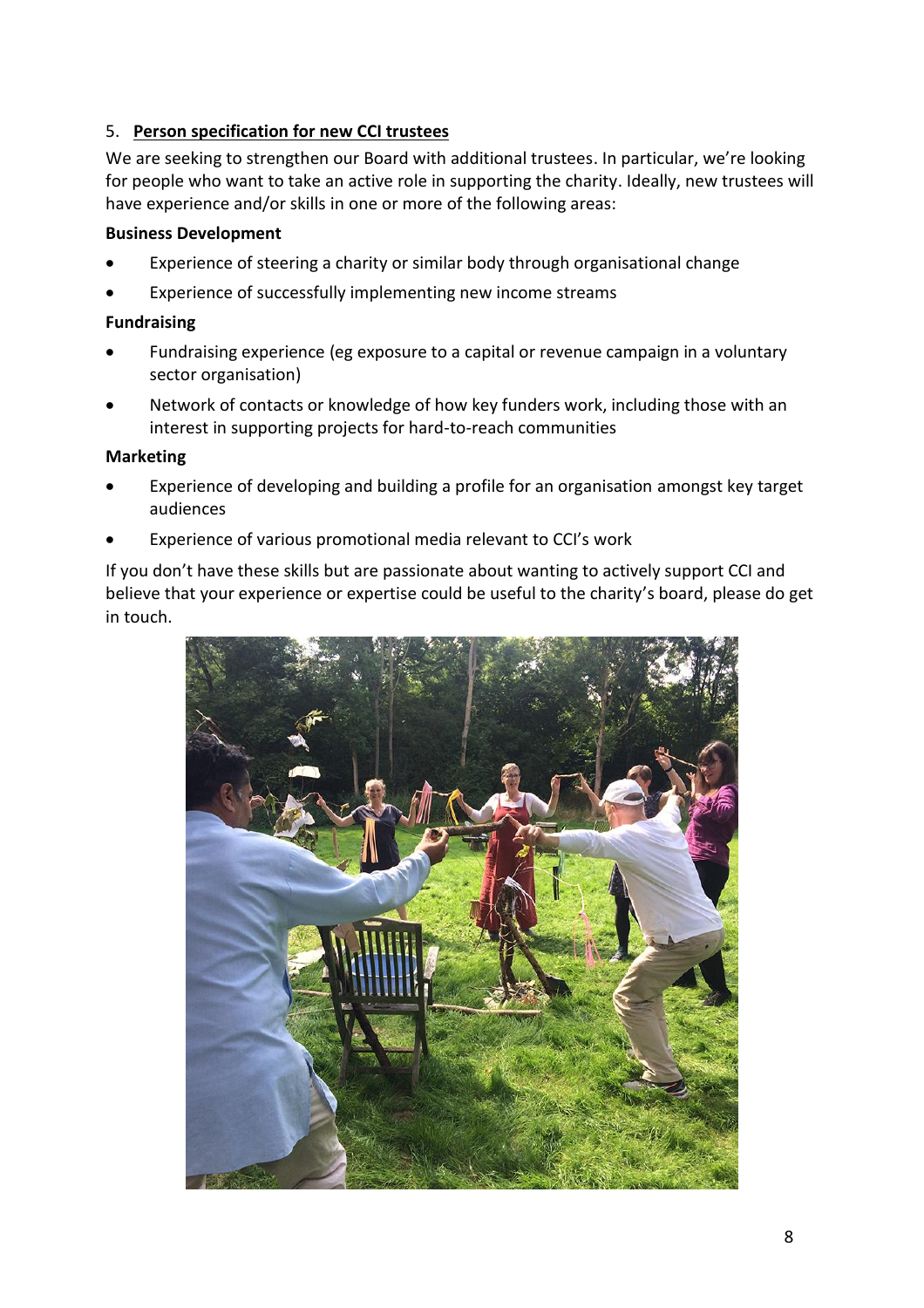# 6. **Expression of interest to join CCI Board of Trustees**

Please expand boxes as your answers require. Please send your completed form by email by no later than 23:59 on Sunday 3 April to info@cambridgecandi.org.uk.

| Title:              |                                                                                                         |                                                                  |        |                                                                                          |  |
|---------------------|---------------------------------------------------------------------------------------------------------|------------------------------------------------------------------|--------|------------------------------------------------------------------------------------------|--|
|                     |                                                                                                         |                                                                  |        |                                                                                          |  |
| Full Name:          |                                                                                                         |                                                                  |        |                                                                                          |  |
| Address:            |                                                                                                         |                                                                  |        |                                                                                          |  |
|                     |                                                                                                         |                                                                  |        |                                                                                          |  |
|                     |                                                                                                         |                                                                  |        |                                                                                          |  |
|                     |                                                                                                         |                                                                  |        |                                                                                          |  |
| Phone:              | (Home)                                                                                                  |                                                                  | (Work) |                                                                                          |  |
|                     |                                                                                                         |                                                                  |        |                                                                                          |  |
|                     | (Mobile)                                                                                                |                                                                  |        |                                                                                          |  |
| Email:              |                                                                                                         |                                                                  |        |                                                                                          |  |
|                     |                                                                                                         |                                                                  |        |                                                                                          |  |
| Gender:             | Male                                                                                                    | Female                                                           |        |                                                                                          |  |
|                     |                                                                                                         |                                                                  |        |                                                                                          |  |
| <b>Disabilities</b> | Do you consider yourself disabled in any way/have any particular<br>requirements regarding access, etc? |                                                                  |        |                                                                                          |  |
|                     |                                                                                                         |                                                                  |        |                                                                                          |  |
|                     |                                                                                                         |                                                                  |        |                                                                                          |  |
|                     |                                                                                                         |                                                                  |        |                                                                                          |  |
|                     |                                                                                                         |                                                                  |        | Why do you want to be a trustee of Cambridge Curiosity and Imagination?                  |  |
|                     |                                                                                                         |                                                                  |        |                                                                                          |  |
|                     |                                                                                                         |                                                                  |        |                                                                                          |  |
|                     |                                                                                                         |                                                                  |        |                                                                                          |  |
|                     |                                                                                                         |                                                                  |        | What experience and expertise would you bring to the Board of Trustees? (Please refer to |  |
|                     |                                                                                                         | the Role Description for a Trustee and the Person Specification) |        |                                                                                          |  |
|                     |                                                                                                         |                                                                  |        |                                                                                          |  |
|                     |                                                                                                         |                                                                  |        |                                                                                          |  |
|                     |                                                                                                         |                                                                  |        |                                                                                          |  |
|                     |                                                                                                         |                                                                  |        |                                                                                          |  |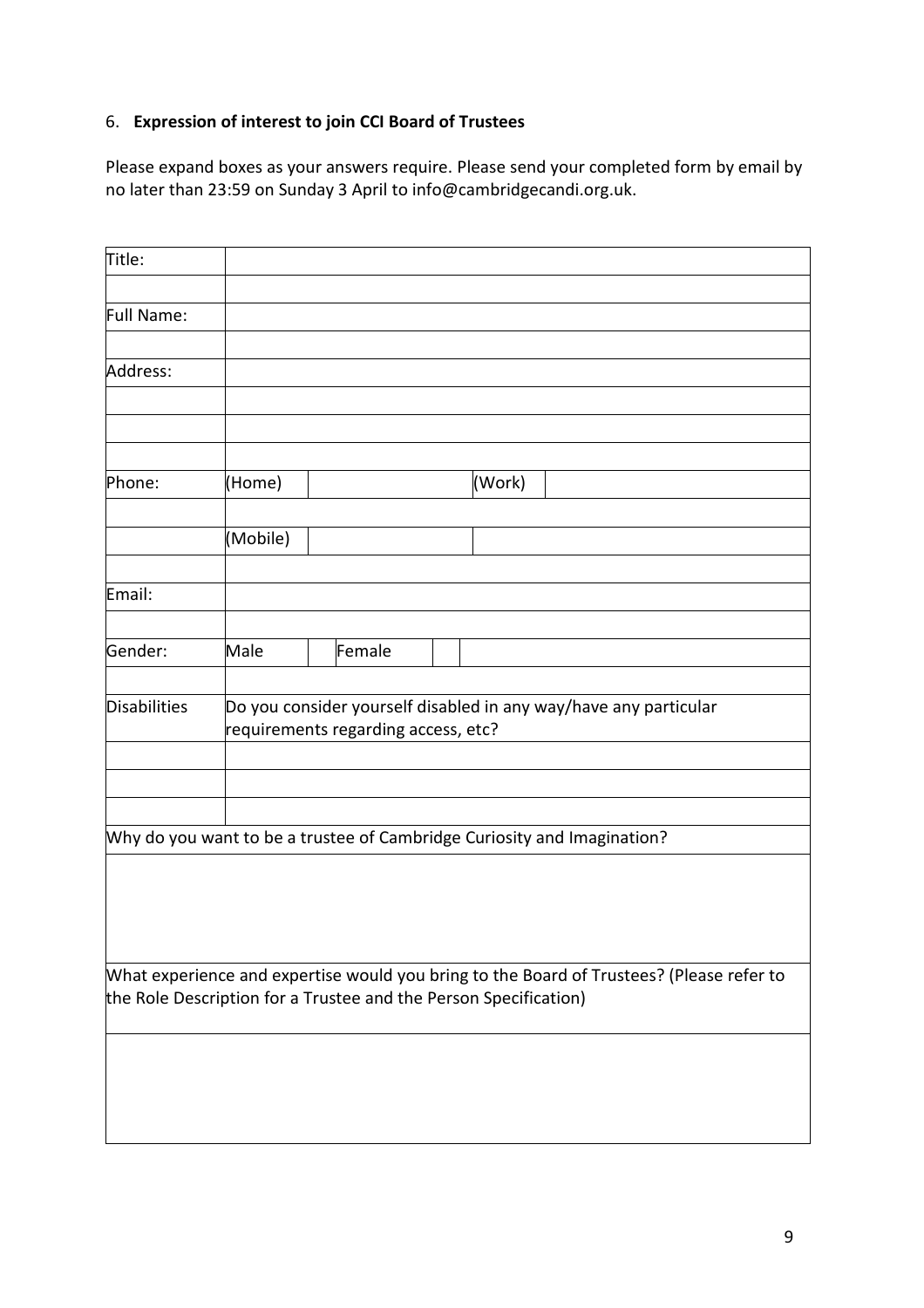Which area of our work particularly interests you?

Do you know of any reason which would prevent you from becoming a company director or a charity trustee, e.g. undischarged bankruptcy, unspent conviction for deception or dishonesty or previous removal as a charity trustee on these grounds?

|                                                | I declare this information to be true.                                                                        |       |                                                                                          |
|------------------------------------------------|---------------------------------------------------------------------------------------------------------------|-------|------------------------------------------------------------------------------------------|
|                                                |                                                                                                               |       |                                                                                          |
| Signed:                                        |                                                                                                               | Date: |                                                                                          |
|                                                |                                                                                                               |       |                                                                                          |
|                                                |                                                                                                               |       |                                                                                          |
| Confidential'.                                 | Please return this form by email together with a copy of your CV to<br>info@cambridgecandi.org.uk or post to: |       | The Chair, CCI, 20 Hurst Park Avenue, Cambridge CB4 2AE. Please mark envelope 'Private & |
|                                                |                                                                                                               |       |                                                                                          |
| Where did you see this position<br>advertised? |                                                                                                               |       |                                                                                          |
|                                                |                                                                                                               |       |                                                                                          |
|                                                | Thank you for taking the time to complete this application form                                               |       |                                                                                          |

## **Please submit the contact details of two referees:**

(These will only be requested with your permission)

# **Reference 1**

| Name:                                                                                                  |  |
|--------------------------------------------------------------------------------------------------------|--|
| Address:                                                                                               |  |
|                                                                                                        |  |
| Please state in what capacity you are<br>known to this person and for how long<br>you have known them. |  |
| Email:                                                                                                 |  |